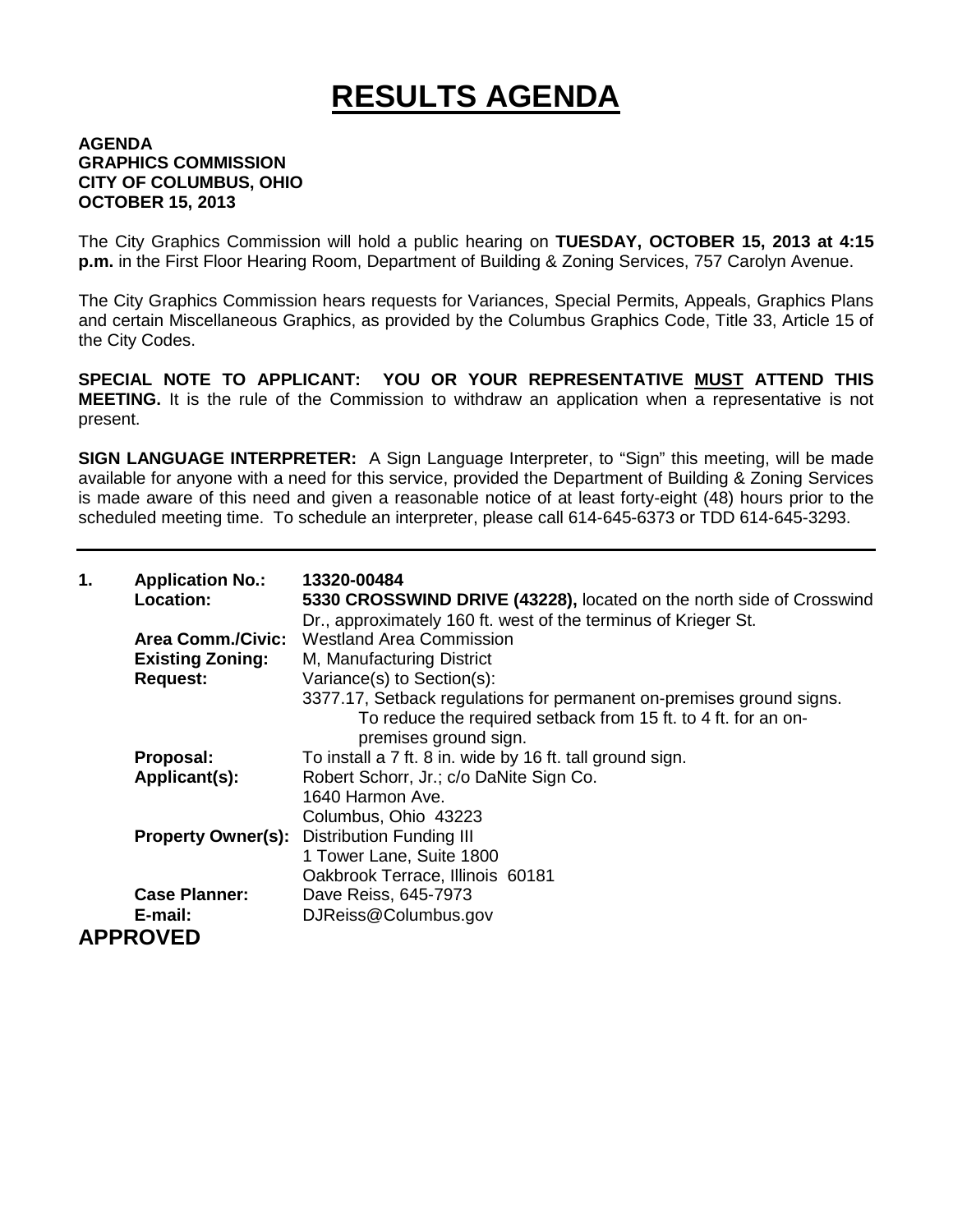| 2. | <b>Application No.:</b>           | 13320-00526                                                            |
|----|-----------------------------------|------------------------------------------------------------------------|
|    | Location:                         | 1400 AUTOMALL DRIVE (43228), located at the southwest corner of        |
|    |                                   | Automall Drive and Georgesville Road.                                  |
|    | <b>Area Comm./Civic:</b>          | <b>Westland Area Commission</b>                                        |
|    | <b>Existing Zoning:</b>           | M, Manufacturing District                                              |
|    | <b>Request:</b>                   | Graphics Plan(s) to Section(s):                                        |
|    |                                   | 3375.12, Graphics requiring graphics commission approval.              |
|    |                                   | To modify an existing graphics plan for a car dealership.              |
|    | Proposal:                         | To replace existing signs and install new graphics for an existing car |
|    |                                   | dealership.                                                            |
|    | Applicant(s):                     | Hatfield Hyundai Automall                                              |
|    |                                   | 1400 Automall Drive                                                    |
|    |                                   | Columbus, Ohio 43228                                                   |
|    | Property Owner(s): SRE Ohio 2 LLC |                                                                        |
|    |                                   | 4401 Colwick Road                                                      |
|    |                                   | Charlotte, North Carolina 28211                                        |
|    | <b>Attorney/Agent:</b>            | Jeffrey L. Brown, c/o Smith & Hale, L.L.C.                             |
|    |                                   | 37 W. Broad St., Suite 725                                             |
|    |                                   | Columbus, Ohio 43215                                                   |
|    | <b>Case Planner:</b>              | Jamie Freise, 645-6350                                                 |
|    | E-mail:                           | JFFreise@Columbus.gov                                                  |
|    | <b>APPROVED</b>                   |                                                                        |

| 3. | <b>Application No.:</b>   | 13320-00554                                                                                                                                                                          |
|----|---------------------------|--------------------------------------------------------------------------------------------------------------------------------------------------------------------------------------|
|    | Location:                 | 5720 CLEVELAND AVENUE (43231), located on the east side of                                                                                                                           |
|    |                           | Cleveland Ave., approximately 530 ft. north of E. Dublin-Granville Rd.                                                                                                               |
|    | <b>Area Comm./Civic:</b>  | <b>Northland Community Council</b>                                                                                                                                                   |
|    | <b>Existing Zoning:</b>   | C-4, Commercial District                                                                                                                                                             |
|    | <b>Request:</b>           | Graphics Plan(s) to Section(s):                                                                                                                                                      |
|    |                           | 3375.12, Graphics requiring graphics commission approval.                                                                                                                            |
|    |                           | To allow the display of a wall graphic on a wall where there is no<br>direct public entrance on the same façade. Also, to allow the<br>display of permanent, on-premises roof signs. |
|    |                           | 3377.26, Permanent on-premises roof signs.                                                                                                                                           |
|    |                           | Graphics plan required.                                                                                                                                                              |
|    | Proposal:                 | To install three roof signs, two on elevations without a public entrance and                                                                                                         |
|    |                           | which do not face a public street.                                                                                                                                                   |
|    | Applicant(s):             | Loan Max                                                                                                                                                                             |
|    |                           | 5720 Cleveland Ave.                                                                                                                                                                  |
|    |                           | Columbus, Ohio 43231                                                                                                                                                                 |
|    | <b>Property Owner(s):</b> | Westerville Square, Inc.; c/o The Hadler Companies                                                                                                                                   |
|    |                           | 2000 Henderson Rd., Suite 500                                                                                                                                                        |
|    |                           | Columbus, Ohio 43220                                                                                                                                                                 |
|    | <b>Attorney/Agent:</b>    | Mike Davis; c/o Kessler Sign Co.                                                                                                                                                     |
|    |                           | P.O. Box 785                                                                                                                                                                         |
|    |                           | Zanesville, Ohio 43701                                                                                                                                                               |
|    | <b>Case Planner:</b>      |                                                                                                                                                                                      |
|    |                           | Dave Reiss, 645-7973                                                                                                                                                                 |
|    | E-mail:                   | DJReiss@Columbus.gov                                                                                                                                                                 |
|    | <b>APPROVED</b>           |                                                                                                                                                                                      |